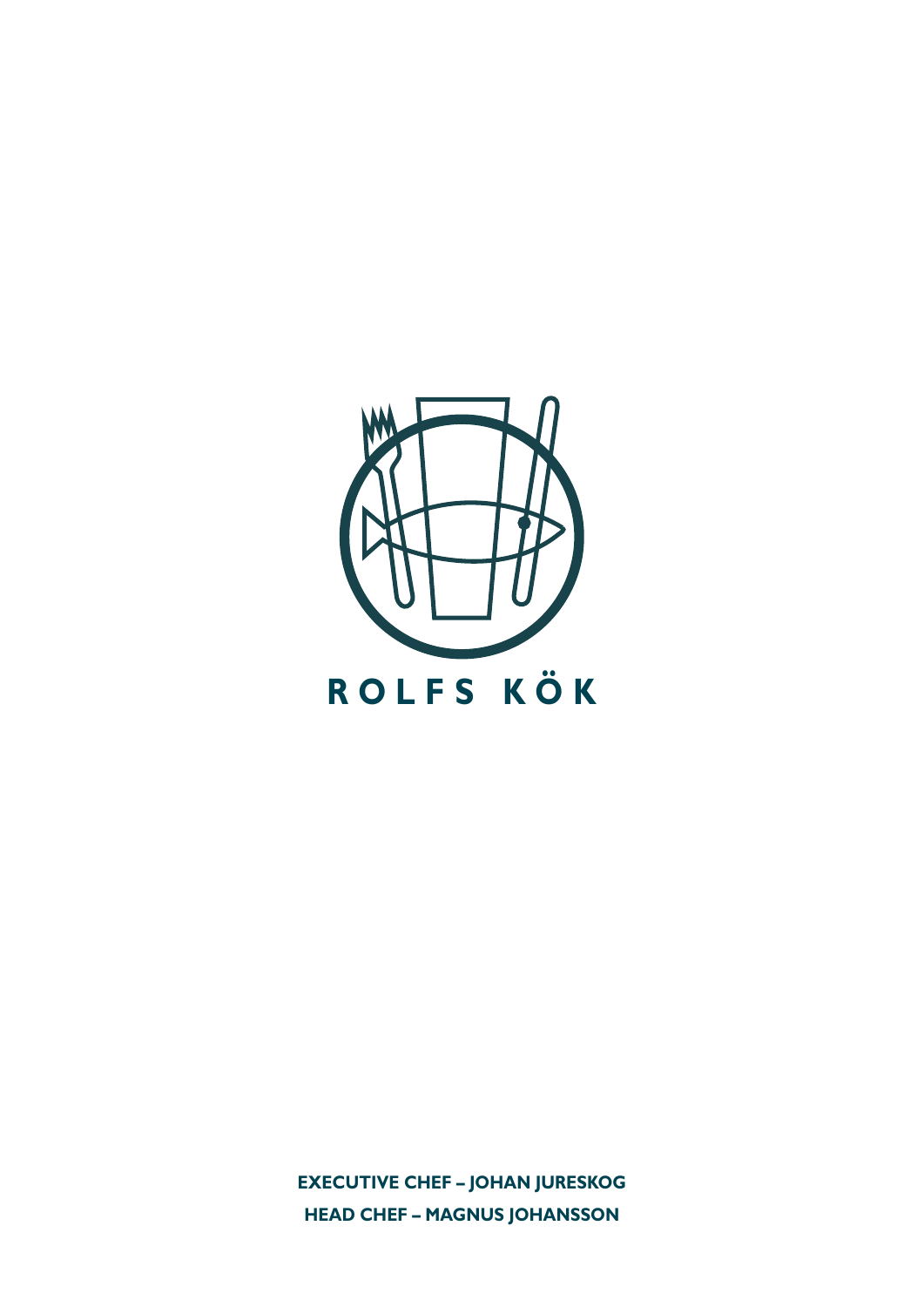## SMÅPLOCK / SNACKS

| Ostron*<br>Oysters                                                                                                              | 35/st |
|---------------------------------------------------------------------------------------------------------------------------------|-------|
| Friterat ostron med svartpeppar, parmesan & tryffel<br>Deep fried oyster with black pepper, parmesan & truffle                  | 50/st |
| Gratinerat ostron med Pata Negra, tomat & sherrymajonnäs<br>Oyster gratinee with Pata Negra, tomato & sherry mayonnaise         | 50/st |
| Gratinerade franska sniglar XXL med vitlök & persilja (6st)<br>Escargot with garlic & parsley (6 pcs)                           | 195   |
| Friterade marconamandlar<br>Deep-fried marcona almonds                                                                          | 65    |
| Marinerade oliver<br>Marinated olives                                                                                           | 75    |
| Blandade charkuterier<br>Assorted cold meat                                                                                     | 165   |
| Mortadella med hasselnötter från Piemonte<br>Mortadella with hazelnuts from Piedmont                                            | 125   |
| Jamón ibérico de Bellota, Gran Reserva de Salamanca, 50 g<br>Jamón ibérico de Bellota, Gran Reserva de Salamanca, 50 g          | 245   |
| Utvalda ostar från Arla Unika<br>Selected cheeses from Arla Unika                                                               | 150   |
| FÖRRÄTTER / STARTERS                                                                                                            |       |
| Fetaost med citrussallad, honung, timjan & mynta<br>Feta cheese with citrus salad, honey, thyme & mint                          | 165   |
| Toast med råmarinerad havskräfta, jalapeño, sesam & avokado<br>Toast with raw marinated langoustine, jalapeño, sesame & avocado | 215   |
| Kalvterrin med dragonkräm, vitlök & persilja                                                                                    | 165   |

30 g störkaviar, La Cav, Baerii, Valencia, Spanien, med tillbehör 525 30 g of caviar, La Cav, Baerii, Valencia, Spain, with condiments

Terrine of veal with tarragon cream, garlic & parsley

\*Levande ostron som serveras råa är ett risklivsmedel

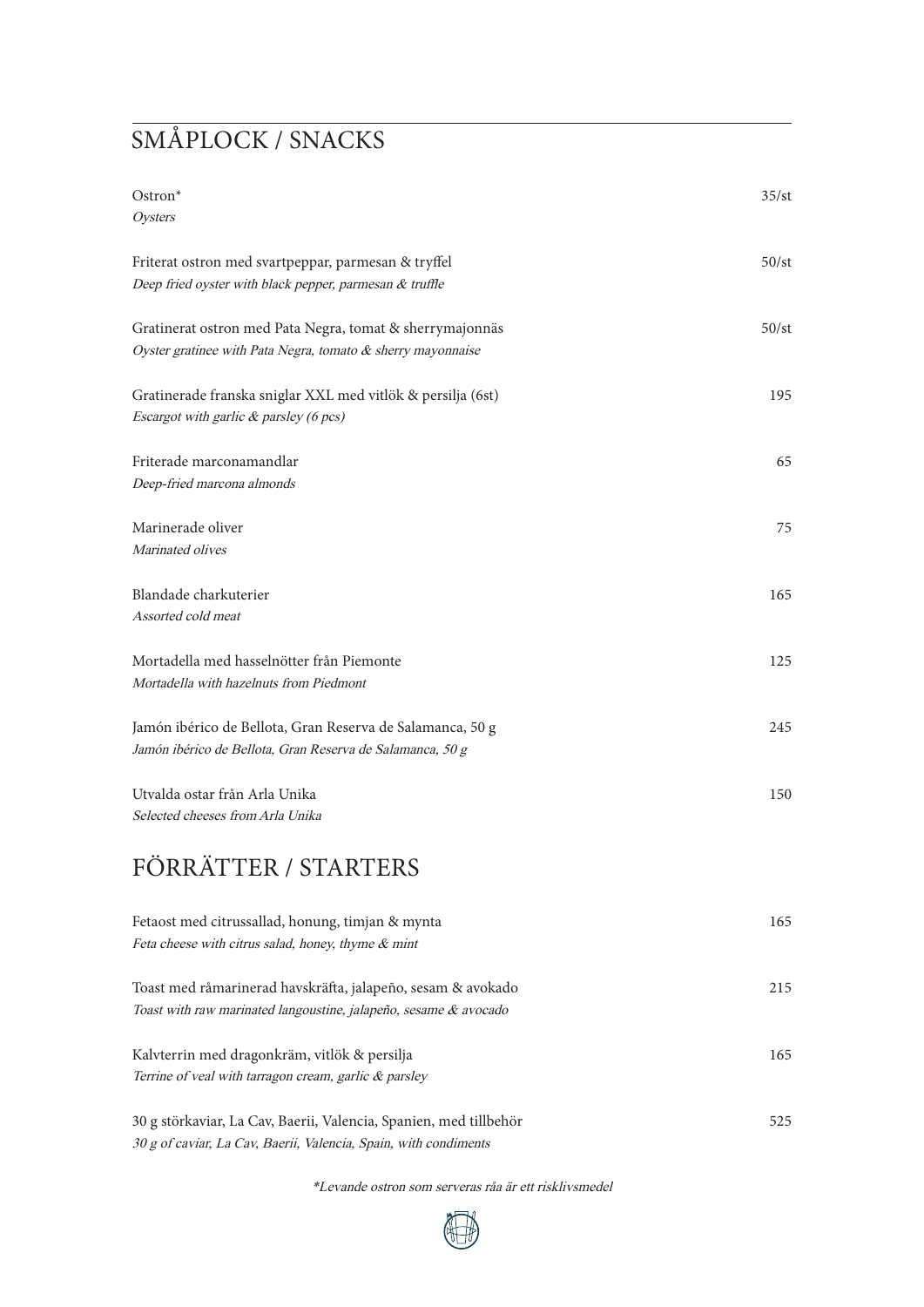## VARMRÄTTER / MAIN COURSES

| Feuilletés aux légumes, primörer med smördeg & tryffel<br>Feuilletés aux légumes, spring vegetables with puff pastry & truffle | 265 |
|--------------------------------------------------------------------------------------------------------------------------------|-----|
| Tonnato tonnato, halstrad gulfenad tonfisk med sellerikål, jalapeño & citron                                                   | 365 |
| Tonnato tonnato, seared yellowfin tuna with bok choy, jalapeño & lemon                                                         |     |
| Friterad Knäredskyckling för två med barbequesås, vallmodressing & sallad                                                      | 595 |
| Deep fried swedish chicken for two with barbeque sauce, poppy dressing & salad                                                 |     |
| Grillad kalv med grön sparris, pommes frites & bearnaisesås                                                                    | 385 |
| Grilled veal with green asparagus, french fries & bearnaise sauce                                                              |     |
| Entrecôte 300g, från Skottland med sallad, haricots verts, ramslök & parmesan                                                  | 425 |
| Entrecôte 300g, from Scotland with salad, french beans, ramsons & parmesan                                                     |     |

## ROLFS KÖKS KLASSIKER / CLASSIC PLATES

| Råraka med löjrom från Bottenviken med tillbehör                                            | 395 |
|---------------------------------------------------------------------------------------------|-----|
| Thin potato pancake with vendace roe from Bothnian Bay with red onion $\&$ sour cream       |     |
|                                                                                             | 315 |
| Fiskgryta med räkor, musslor, grädde & aioli                                                |     |
| Fish stew with shrimps, mussels, cream & aioli                                              |     |
|                                                                                             |     |
| Konfiterad fläsksida från Rocklunda gård med vitkål, ölkokt lök & rostad vitlök             | 275 |
| Pork confit (from the farm of Rocklunda) with cabbage, beer braised onions & roasted garlic |     |
|                                                                                             |     |
| Rödvinsbräserade oxkinder med tryffel & potatispuré                                         | 295 |
| Red wine braised cheeks of ox with truffle & potato purée                                   |     |

Glöm inte att meddela oss om ni har några allergier vi behöver känna till Please inform us if you have any allergies we need to know about